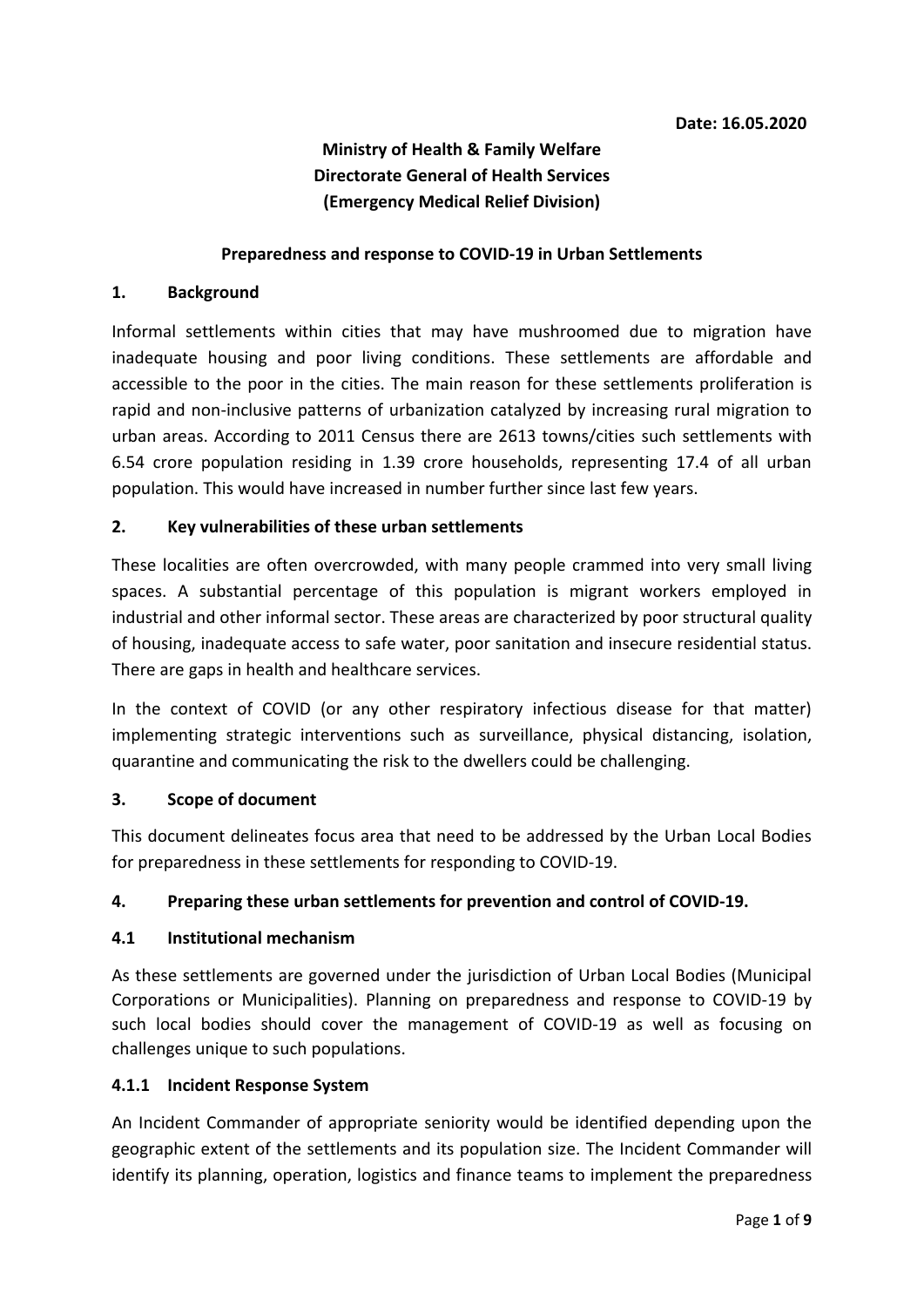measures to respond to a COVID outbreak. The Incident Commander shall report to the Municipal Commissioner.

## **4.1.2 Coordination Mechanism**

A coordination mechanism shall be evolved under the leadership of Incident Commander and would comprise of representatives from Health, W&CD, ICDS, Housing & Urban Affairs, Public Health Engineering Wing, Swachh Bharat Mission, elected representatives, prominent NGOs already serving the area, community leaders, etc.

## **4.2 COVID-19 containment plan**

The COVID containment plan for these urban settlements will address the key challenges specific to these areas. Implementation of this plan will ensure that the core capacities are available to respond to COVID-19. The core components of this plan shall be as detailed in the following sections.

#### **4.2.1 Surveillance**

In most of the cities/towns the disease surveillance system is not as well organized as in the rural areas. This is more so pronounced in these urban settlements. Hence the surveillance system shall be strengthened for surveillance and contact tracing mechanism. This would include identification of the health workers in the health posts/dispensaries, ANMs, ASHAs, Anganwadi Workers, municipal health staff, sanitation staff, community health volunteers and other volunteers (NSS/NYK/IRCS/NCC and NGOs) etc. The trained manpower available on [www.covidwarriors.gov.in](http://www.covidwarriors.gov.in/) will be contacted for their readiness to deployment at short notice.

An orientation training will be organized by the Chief Medical Officer/Executive Health Officer to train the identified surveillance workers. The training would emphasize on the following:

- i. Basic information on COVID-19
- ii. Orientation on basic Dos and Don'ts with focus on hand hygiene, respiratory hygiene, environmental sanitation and use of face covers/masks
- iii. Active case search through questionnaire during field visit
- iv. Listing and tracking of contacts
- v. Recording temperature with handheld thermometer, recording oxygen saturation with pulse oximeter
- vi. Identification of high risk individuals based on contact history, age, and comorbidities
- vii. Inter-personal communication with households for creating awareness on COVID-19 and other essential health services (immunization, RCH, nutrition, NCDs etc.)
- viii. Addressing stigma, health seeking behavior and other issues
- ix. Establishing rapport with the community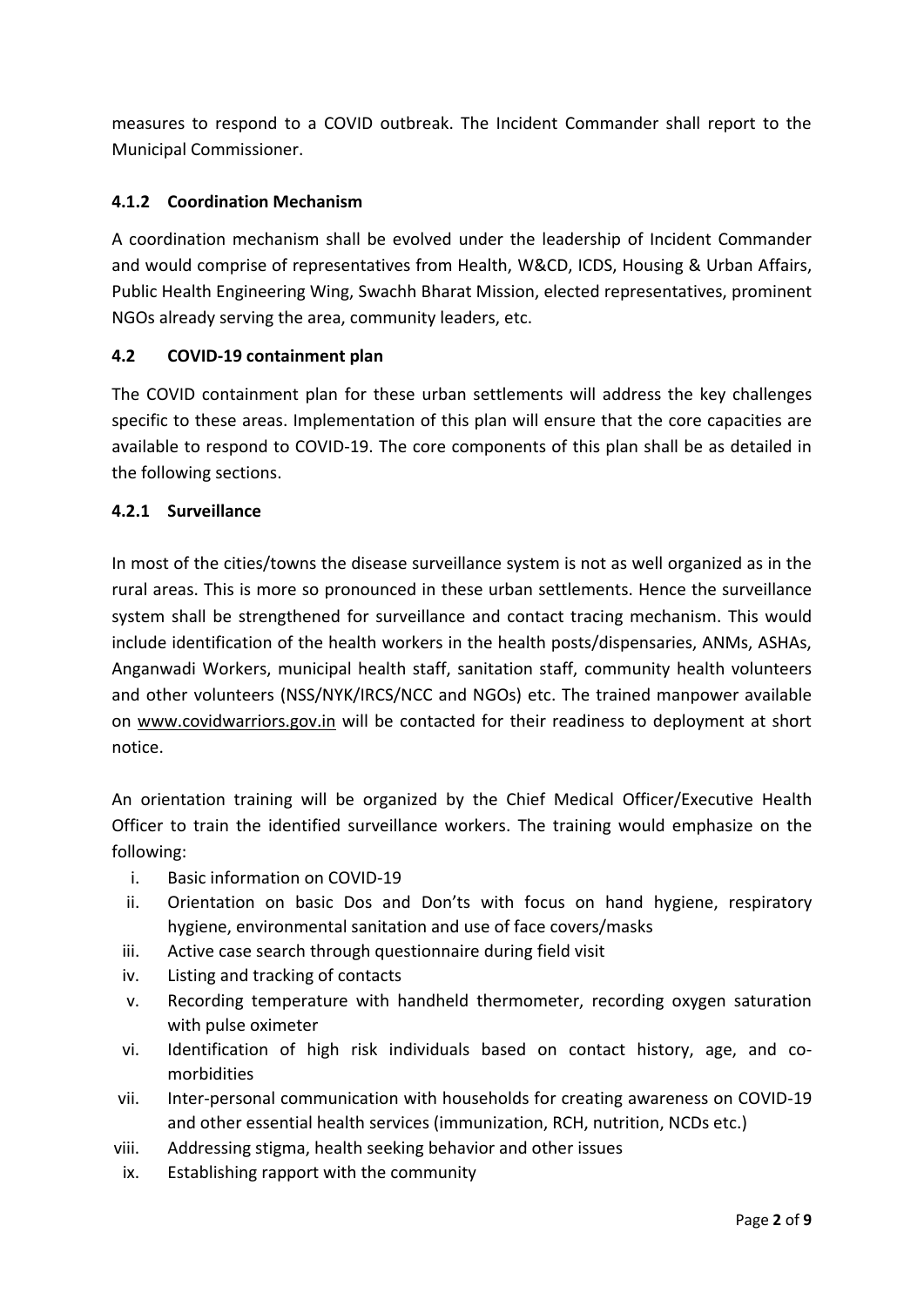The plan will clearly delineate the allocation of households for the surveillance staff for house to house survey for case detection & contact tracing, coordinating sample collection, case management, data collection and reporting. The existing routine surveillance would be strengthened through dispensaries/health posts/urban health center and private health facilities for ILI/SARI surveillance.

## **4.2.2 Hospital preparedness and clinical management**

There may not be community level structures in these areas that can be transformed into designated health facilities (COVID Care Centers); hence the existing facilities identified by the urban local body near to these settlements shall be earmarked as COVID Care Centers, Dedicated COVID Health Center and Dedicated COVID Hospital.

The civil dispensaries, health posts, health & family welfare centers and private health facilities within these settlements will act as nodal points for the wards/sub-wards/zones for detecting and reporting ILI/SARI cases through their OPDs. Such facilities will also be used as depot holder for Hydroxychloroquine, masks, household disinfectants etc. Non Covid services especially immunization, management of communicable and non-communicable diseases, and maternal and child health services should continue to be provided in these areas.

The earmarked COVID health facilities will identify teams for sample collection of suspect cases.

Ambulances for referral to be stationed within or at the perimeter of these localities, will be identified. The toll free number shall be widely disseminated in the community.

## **4.2.3 Pharmaceutical intervention**

Enough quantity of Hydroxychloroquine will be stocked in civil dispensaries, health posts, health & family welfare centers for chemo-prophylaxis of healthcare workers and high risk contacts of confirmed cases of COVID-19.

## **4.2.4 Non-pharmaceutical interventions**

**4.2.4.1 COVID Related Behaviour:** There will be community mobilization to adopt COVID related behavior for life style changes. This would include

- (i) practicing frequent hand washing,
- (ii) following respiratory etiquettes,
- (iii) ban spitting in public places,
- (iv) following social distancing and promotion of masks/face covers
- (v) avoiding consumption of gutkha, paan, cigarettes/bidis etc.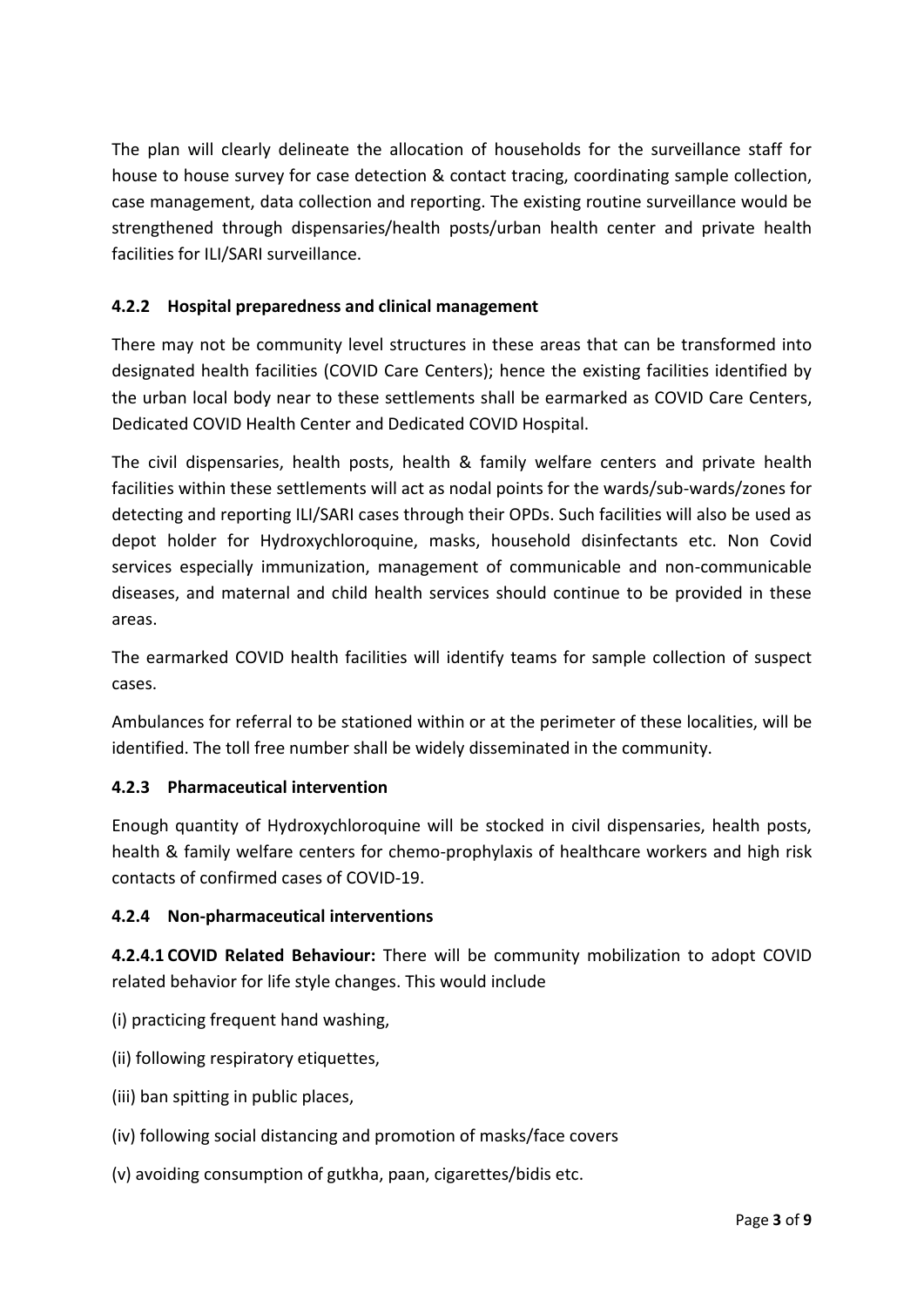**4.2.4.2 Social distancing** will be a major challenge due to many people crammed into very small living spaces. While sleeping the distancing can be achieved to an extent by sleeping in opposite direction in a manner that head end of one person faces the leg of the other. Social distancing should be practiced particularly in

(i) community water points,

- (ii) public toilets,
- (iii) PDS distribution points,
- (iv) health centers etc.

Social distancing is to be promoted at all formal and informal gatherings.

**4.2.4.3 Quarantine facility** (school, stadium, etc.) in a nearby area needs to be identified, where large number of high risk contacts can be accommodated. Shifting of high risk contacts (elderly and those with co-morbid conditions) is a crucial intervention to minimize the spread of disease in such persons, thereby limiting morbidity and mortality among them. A contingency plan will also be in place to move high risk population to alternate or temporary sites.

**4.2.4.4 Face cover** should be made mandatory. It can be manufactured locally within the area as self-help group activity or through NGOs. Common mask distribution sites and disposal sites should be identified and all dwellers may be made aware about the same.

**4.2.4.5 Sanitation**: Community cleaning and disinfection drive needs to be undertaken on daily basis. In particular, the community toilets need to be cleaned at-least three to four times a day.

## **4.2.5 Logistics**

Adequate arrangement for soaps (in public toilets), disinfectants (bleaching powder, 1% sodium hypochlorite) will be ensured at the civil dispensaries, health posts, health & family welfare centers catering to the area. Similarly, availability of triple layer medical masks and gloves for healthcare workers will be ensured.

The civil dispensaries, health posts, health & family welfare centers will also be used as depot holder for Hydroxychloroquine, masks household disinfectants etc.

## **4.2.6 Community Volunteers**

Community groups are key to creating awareness on COVID among these populations. Use of local (political, religious and opinion) leaders for communicating all aspects of the COVID prevention and control is vital as dwellers are more inclined to trust them. Under these leaders, community cadres need to be created for community engagement.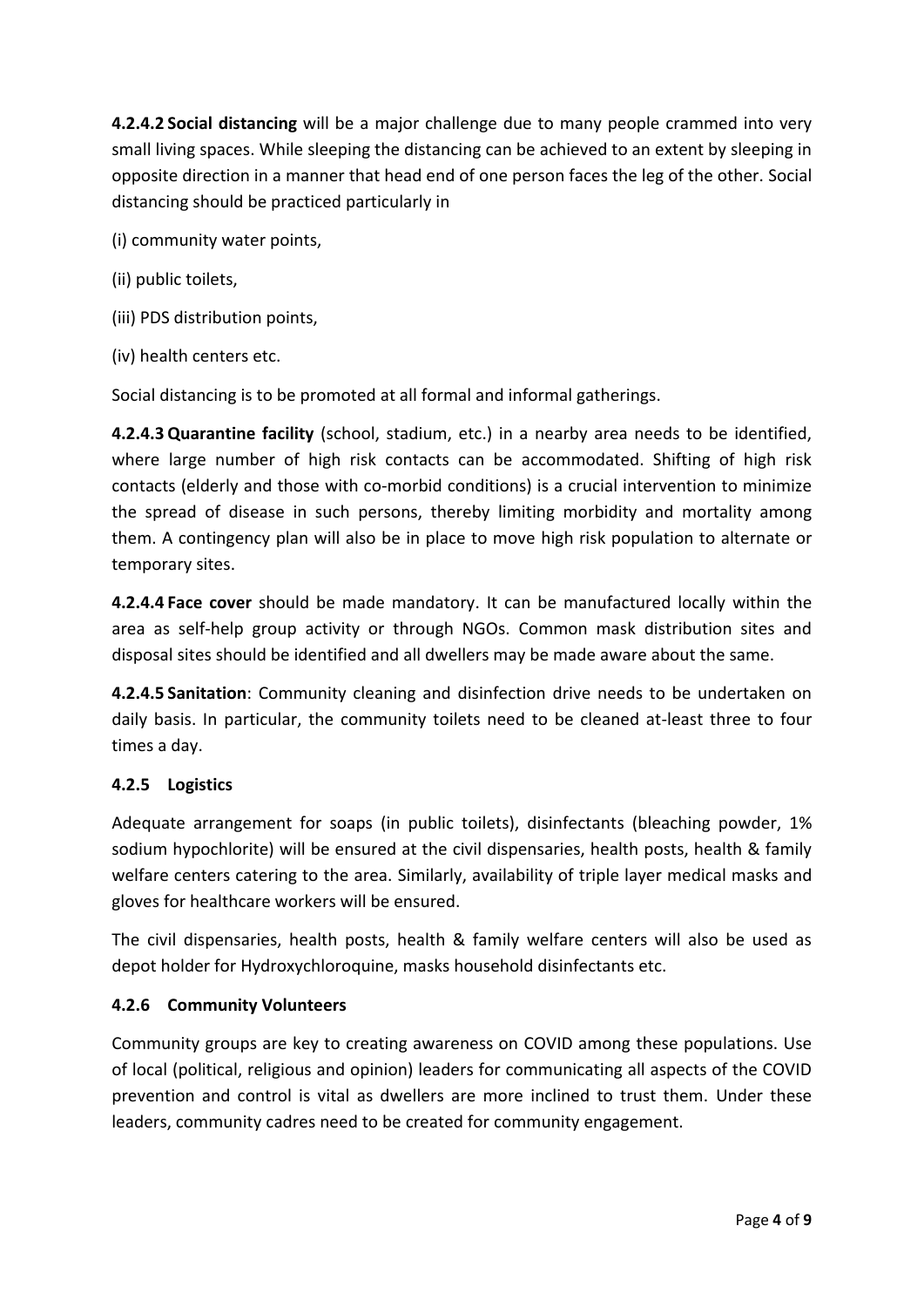### **4.2.7 Risk communication**

All risk communication interventions must address psycho-social issues and stigma removal messages particularly in local languages. Posters should be put up outside in the community area, toilets, water points. Local cable TV channels may be utilized to create community awareness. The population uses mobile and social media applications for communication. Hence social media should be used with appropriate messages to target these population and for refuting fake news. Community groups should also popularize adoption of AarogyaSetu application. The risk communication will be designed to create awareness on:

- Common signs and symptoms of COVID-19
- High risk population particularly elderlies with co-morbidities like hypertension, cardiovascular diseases, diabetes, renal disease etc.

Helpline number should be widely publicized for reporting cases.

#### **4.2.8 Capacity building**

The District Surveillance Officer will undertake orientation trainings of different cadres of healthcare workers working in health facilities catering to these areas, designated COVID health facilities. Such trainings will cover case management, IPC practices and data management. The District IDSP unit will also map field workers that can be used for surveillance and contact tracing. This includes ANMs, ASHAs, AWWs, corporation health staff, and community level volunteers (NSS, NCC, IRCS, NYK). Their trainings would focus on surveillance, contact tracing, home quarantine, IPC, managing quarantine and isolation centers, supply of ration to homes etc.

#### **5. Response to COVID-19 outbreak in Urban settlements**

#### **5.1 Trigger for Action**

The trigger for action would be reporting of a suspect/confirmed case from routine ILI/SARI surveillance or cluster of cases of similar ILI/SARI observed by the health post/practitioners etc. It could also be a contact of a known confirmed case.

## **5.2 Implementation of Cluster Containment plan**

5.2.1 Incident Command System and Control room will be activated for planning, operations and logistic support. Pre-implementation coordination meetings will be held at the incident command level and at sub-ward/ward/zone level with ward officer/assistant commissioner/local CBOs/NGOs. Inter-departmental meetings will be held with health department, District Surveillance Officer, National Urban Health Mission, Sanitation Officials, Education, WCD/ICDS/ AWW, MAHILA AROGYA SAMITIS, AYUSH, NYK, NSS etc.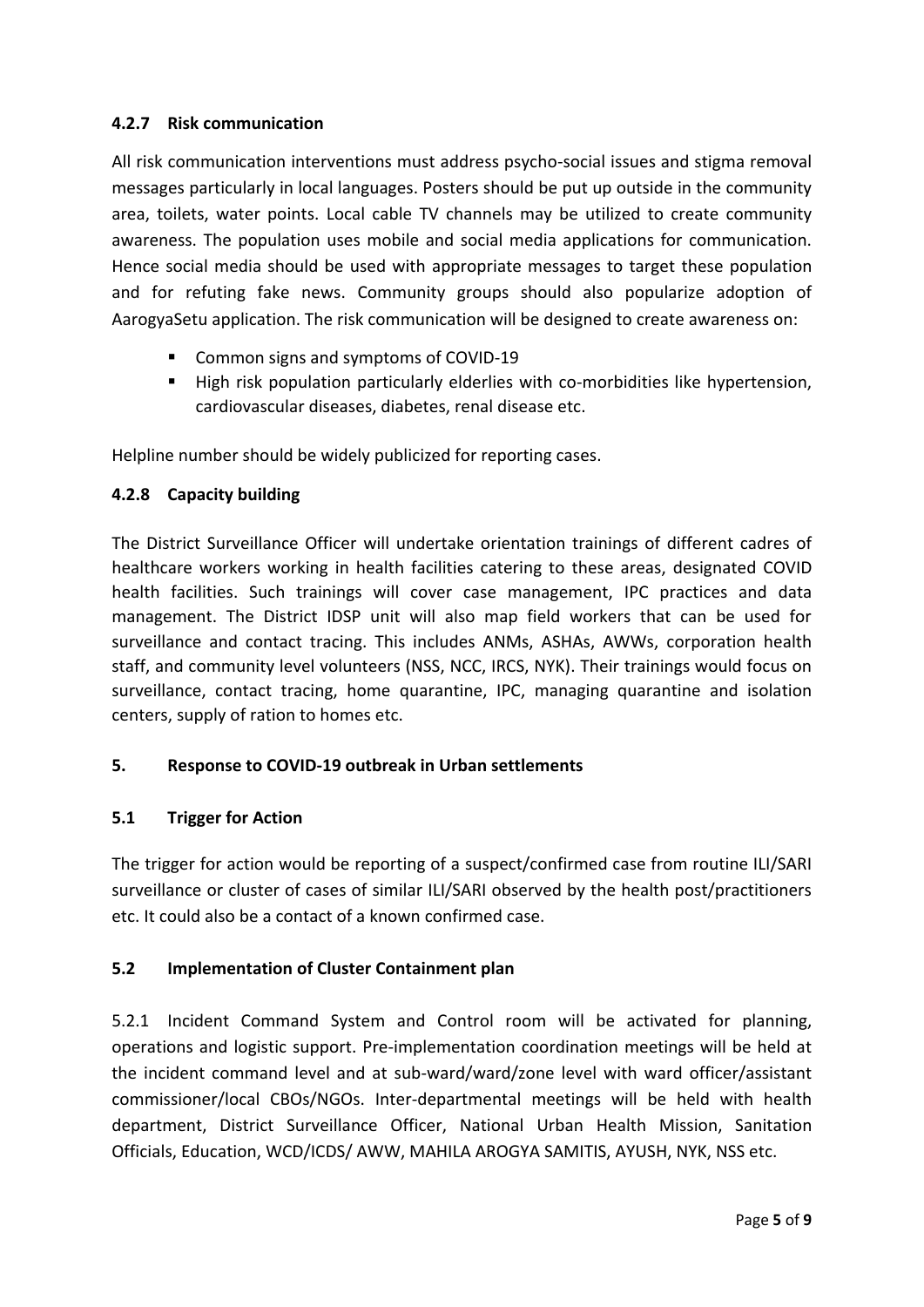## **5.2.2 Implementation of COVID Cluster Containment Plan**

The following activities will be ensured:

**5.2.2.1 Defining area of operation**: Upon reporting of a suspect/confirmed case of COVID-19, the District Surveillance Unit will undertake rapid identification of other cases and contacts to define containment and buffer zones. If data for mapping is not readily available, for small clusters the containment zone can be mapped as the administrative boundaries of residential colony/mohalla, surrounded by a buffer zone.

In case of a large oubreak, the entire population of municipal ward, municipal zone, police station area, towns etc. from where cases and contacts are reported may be taken as containment zone with all neighboring wards/zones/towns/districts in the buffer zone.

#### **5.2.2.2 Applying strict perimeter control:**

Most of the inhabitants of such communities are daily wage workers, who might be compelled to go outside for work. Hence, strict perimeter control must be enforced to regulate entry and exit from the containment zone.

Section 144 under CrPC will be enforced to ensure people remain in their dwelling units. The local administration however must make every effort to maintain supply of essential commodities (food, milk, groceries, medicine and other essential supplies) in such area. The routine medical needs of the population (immunization, RCH, TB, Dialysis, NCDs) must be catered to. If feasible, the relief centers in the containment zone may be geo-tagged and information may be made available through mobile applications.

The containment activities shall be implemented in line with the MoHFW's plans on COVID-19 containment (available at:

<https://www.mohfw.gov.in/pdf/Containmentplan16052020.pdf>

and

[https://www.mohfw.gov.in/pdf/UpdatedContainmentPlanforLargeOutbreaksofCOVID19Version3.0.](https://www.mohfw.gov.in/pdf/UpdatedContainmentPlanforLargeOutbreaksofCOVID19Version3.0.pdf) [pdf](https://www.mohfw.gov.in/pdf/UpdatedContainmentPlanforLargeOutbreaksofCOVID19Version3.0.pdf))

for small clusters and large outbreaks respectively.

However, special considerations and needs of such population should be kept in mind while implementing the plan in these dwellings as detailed below.

#### **5.2.2.3 Surveillance**

**Active Surveillance**: Considering the large and dense population, the designated health worker may be allotted a much larger number of households to be visited per day. However, in spite of that some of these areas would require mobilization of large human resource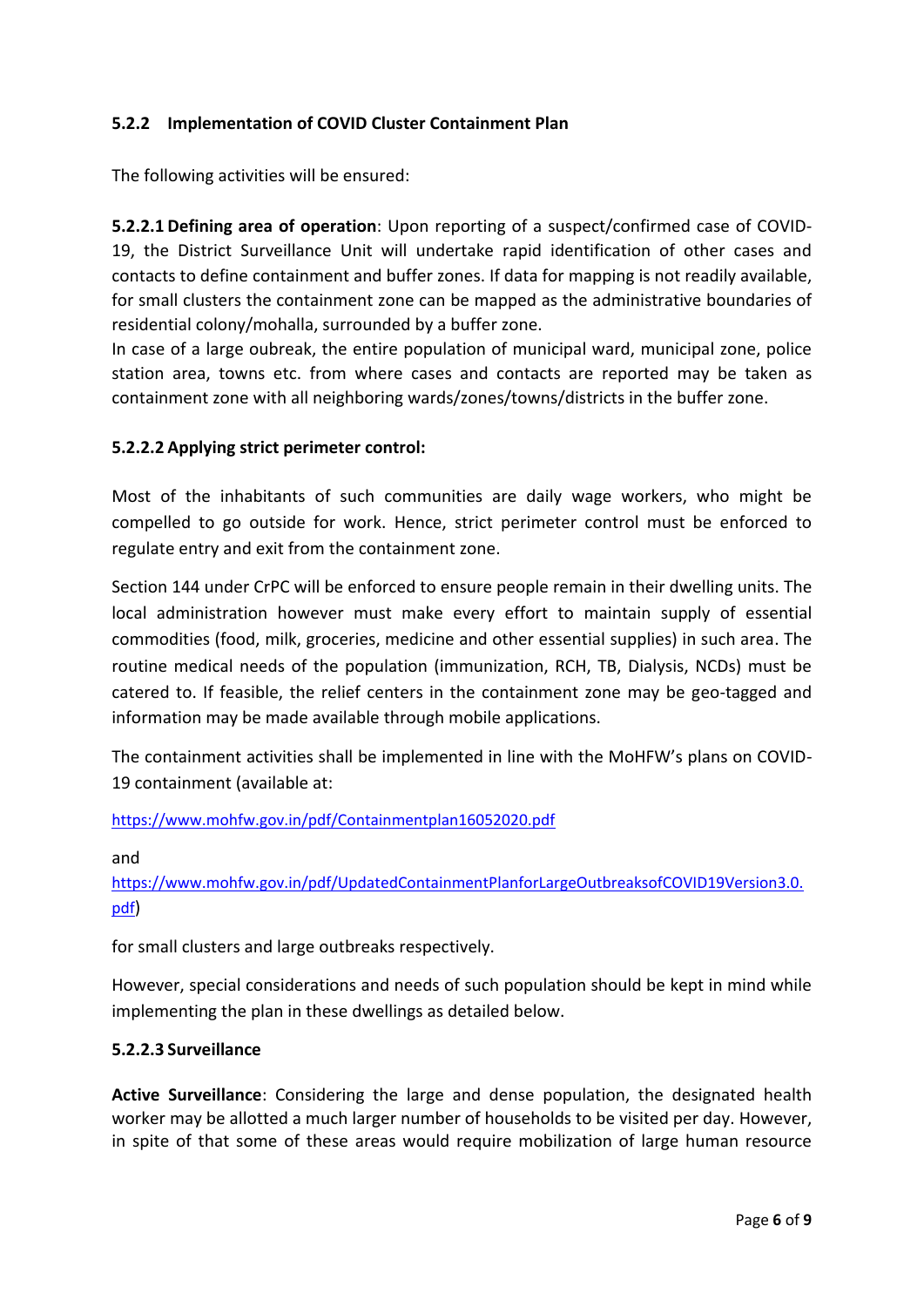trained and listed earlier. The identified and trained health workforce and also the already listed volunteers shall be deployed for active surveillance in the containment zone. The key activities for surveillance workers during house to house visits are:

- i. Active case search through questionnaire
- ii. Listing and tracking of contacts
- iii. Coordinating sample collection as per criteria
- iv. Recording temperature with handheld thermometer, recording oxygen saturation with pulse oximeter
- v. Identification of high risk individuals based on contact history, age, and comorbidities
- vi. Inter-personal communication with households for creating awareness on COVID-19 and other essential health services (immunization, RCH, nutrition, NCDs etc.)
- vii. Address stigma, health seeking behavior and other issues

Adequate provisions for appropriate PPEs must be made for field level surveillance teams.

**Passive Surveillance**: In addition to government health facilities serving these population, surveillance network linkages need to be established with private medical practitioners working in such localities. These practitioners also need to be informed about common signs and symptoms of COVID-19, the IPC protocol to be followed while dealing with suspect cases, need for alerting the local public health authorities and referral centers for suspect cases. If deemed necessary, suitable incentive/compensation to such practitioners may be considered by local authorities.

The surveillance teams conducting active surveillance and passive surveillance being undertaken in the containment as well as buffer zones must submit their daily reports on suspect cases detected and referred, contacts traced etc.

#### **5.2.2.4** Clinical management

The management of the suspect and confirmed cases shall be institutional, in accordance with MoHFW guidelines (available at:

<https://www.mohfw.gov.in/pdf/FinalGuidanceonMangaementofCovidcasesversion2.pdf>) and no COVID-19 case will be managed at home.

Those undergoing treatment at the identified COVID care centers shall be monitored using pulse oximetry and a provision for early oxygen supplementation and referral to Dedicated COVID Health Centers shall be made for those showing low/declining oxygen saturation.

Referral system has to be clearly defined and it shall be ensured that there are no delays in transferring patients from one facility to another as per need including availability of sufficient ambulances.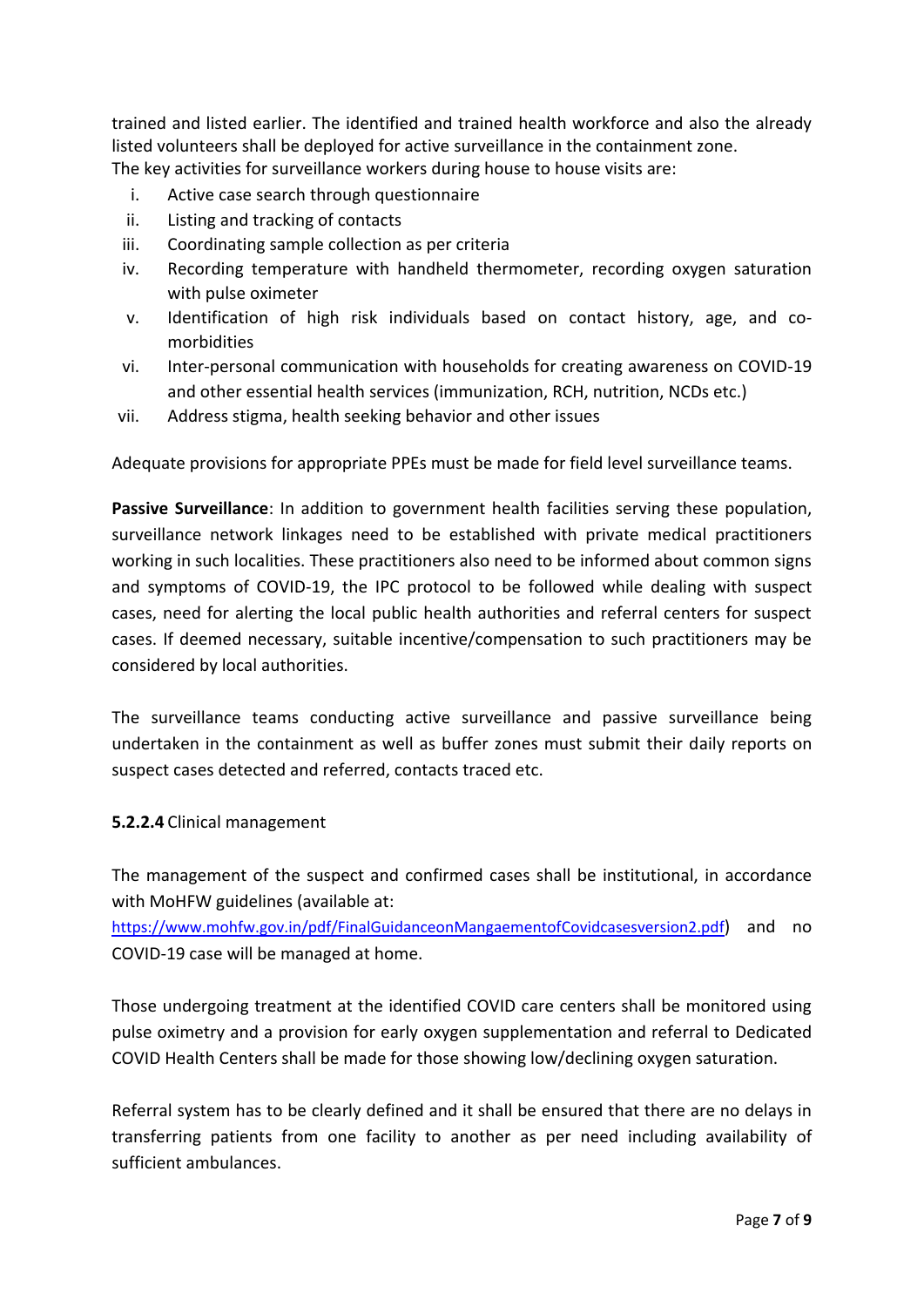Strict adherence to Infection, Prevention and Control practices shall be followed in all COVID and Non-COVID health facilities.

In case of occurrence of a death, management of the dead body shall be in accordance with the MoHFW guidelines (available at:

[https://www.mohfw.gov.in/pdf/1584423700568\\_COVID19GuidelinesonDeadbodymanagement.pdf](https://www.mohfw.gov.in/pdf/1584423700568_COVID19GuidelinesonDeadbodymanagement.pdf))

#### **5.2.2.5 Psychosocial support**

A provision for psycho-social counselling (including addressing issues like stigma, discrimination etc) through inter-personal communication or helplines should be made available to such communities by trained personnel. Psycho-social teams shall be deployed to the area to address mental health needs (incl. treatment of pre-existing psychiatric illness) and provide mental health services.

Resource material available at <https://www.mohfw.gov.in/> under Behavioural Health : Psycho-Social module can be utilised for the same.

#### **5.2.2.6 Non-pharmaceutical interventions (NPI)**

#### **5.2.2.6.1** NPI measures include

(i) Imposition of social distancing, including ban on all sorts of social gatherings, and very restricted movement of personnel especially within the containment zone

(ii) mandatory use of face covers with proper disposal at identified sites and

(iii) intensification of community cleaning and disinfection drive under the Swatchh Bharat initiative, with more frequent cleaning of public places especially toilets.

**5.2.2.6.2** The high risk population as per clinical assessment and feasibility of effective home quarantine, if need be, can be shifted to institutional quarantine so as to have focused management of such cases as it may have an impact on mortality.

## 5.**2.2.7 Risk Communication**

**COVID Appropriate Behaviour:** There will be further intensification of risk communication and community mobilization to inculcate COVID appropriate behaviour for life style changes, especially hand hygiene and respiratory etiquettes.

The surveillance teams during their house to house visits shall inform the inhabitants about common signs and symptoms, preventive measures that need to be adopted, need for prompt reporting of symptoms and also address stigma and fake news. It must be stressed at all times that hiding of cases would only prove detrimental to not only their health but also to their close family members. Social mobilization will be achieved by engaging local religious, self-help groups, NGOs, local community, opinion makers and religious leaders.